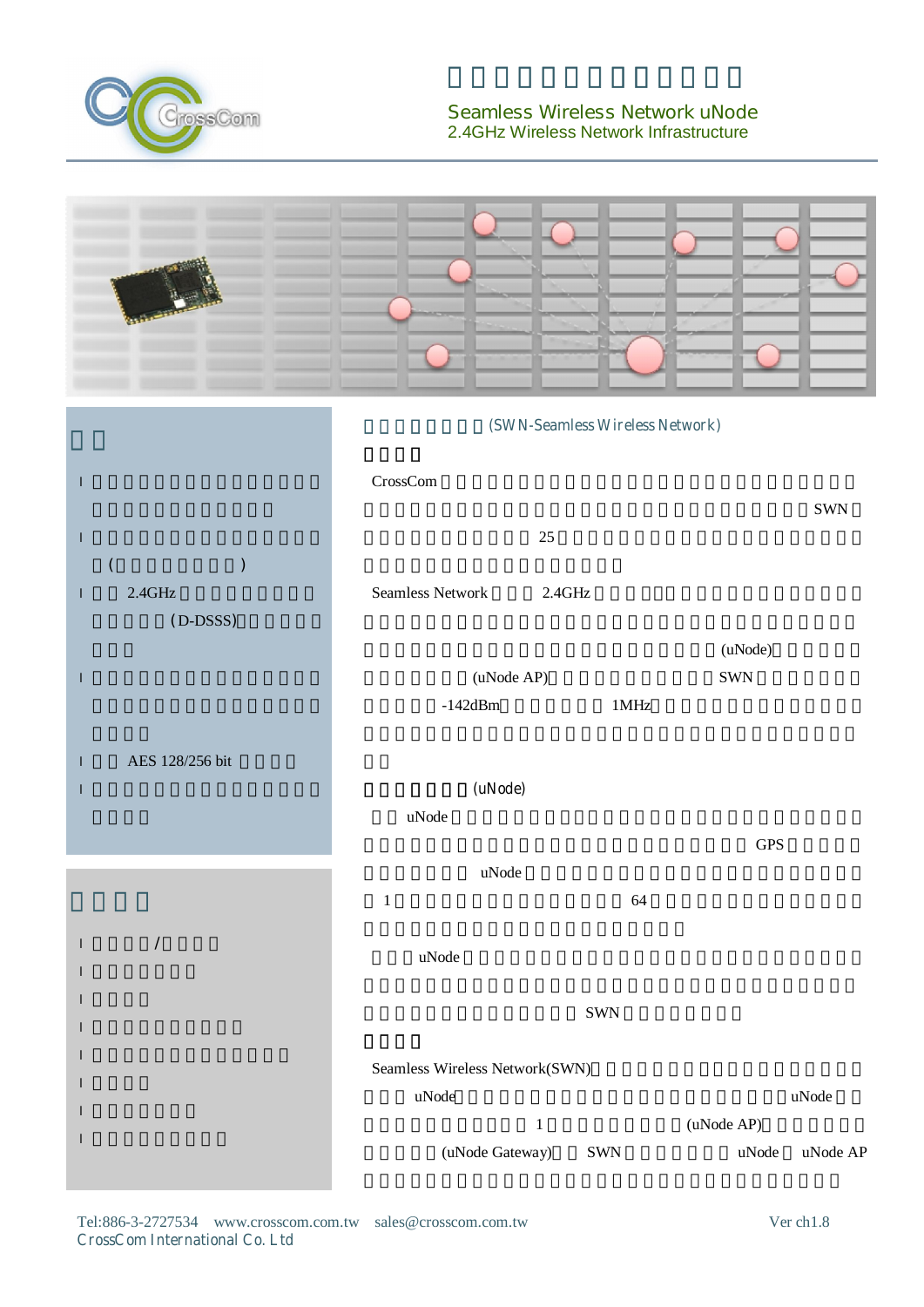| ☑接收敏感度動態自動調整<br>☑單一基站星狀網容量可支持上萬組客戶端裝置         |  |  |
|-----------------------------------------------|--|--|
| ☑城域網範圍各式數據監測網路應用<br>☑應用單純網路架構全面覆蓋整個廠區<br>或工業區 |  |  |
| 7不需市電,電池供電,客戶端裝置數<br>年不需更換電池                  |  |  |

| (Parameters)                                                  |   | (uNode)                          | (uNode AP)                                         |  |  |
|---------------------------------------------------------------|---|----------------------------------|----------------------------------------------------|--|--|
| (Wireless Frequency)                                          |   |                                  | 2.402GHz - 2.476GHz(FCC) 2.400GHz - 2.483GHz(ETSI) |  |  |
| (Bandwidth)                                                   |   | $1\mathrm{MHz}$                  |                                                    |  |  |
| (Modulation)                                                  |   |                                  | Dynamic-Direct Sequence Spread Spectrum (D-DSSS)   |  |  |
| (Multiple access Scheme)                                      |   |                                  | Random Phase Multiple Access (RPMA)                |  |  |
| (Transmit Power)                                              |   | $+20$ dBm $/+10$ dBm $(EU@1MHz)$ | +30dBm/+10dBm(EU@1MHz)                             |  |  |
| (Receive Sensitivity)                                         |   | $-135$ dBm( $@1$ MHz)            | $-142$ dBm( $@1$ MHz)                              |  |  |
| (Data Rate)                                                   |   | 31kbps(-115dBm)                  | 60kbps(-115dBm)                                    |  |  |
|                                                               |   | 60kbps(-142dBm)                  | 60kbps(-142dBm)                                    |  |  |
| (Indoor Range)                                                |   | 1000                             |                                                    |  |  |
| (Outdoor Range)                                               |   | 64<br>/3200                      | (free space range)                                 |  |  |
| (Maximum Allowable Path Loss)                                 |   | (Uplink):172dB /                 | (Downlink): 172dB                                  |  |  |
| (uNode AP Capacity)                                           |   | uNode AP                         | uNodes<br>64,000                                   |  |  |
| (Pover Scenarios)                                             |   | 30dBm PA -172dB total loss       |                                                    |  |  |
|                                                               |   | 326µW                            |                                                    |  |  |
| -132dBm receive sensitivity, 500 bytes, once per day          |   |                                  |                                                    |  |  |
|                                                               |   | $138\mu W$                       |                                                    |  |  |
| -132dBm receive sensitivity, 100 bits, 5 times per day        |   |                                  |                                                    |  |  |
|                                                               | J | $107 \mu W$                      |                                                    |  |  |
| -112dBm receive sensitivity, 40Bytes, update every 15 minutes |   |                                  |                                                    |  |  |
| $\mathcal{C}$<br>(                                            |   | $50\mu W$                        |                                                    |  |  |
| (Rx)                                                          |   | 750mW                            |                                                    |  |  |
| (Tx)                                                          |   | 1400mW                           |                                                    |  |  |
| (Operating Voltage)                                           |   | 2.4-6.0VDC                       | 5VDC                                               |  |  |
| (Wx L x D)                                                    |   | 26mmx 57mm x 9mm                 | 152mmx 178mm x 17mm                                |  |  |
| (Operating Temperature)                                       |   |                                  | -40 °C to 85 °C                                    |  |  |
| (Interface)                                                   |   | <b>SPI</b>                       | Ethernet                                           |  |  |
| (Security)                                                    |   | AES 128/256-bit encryption       |                                                    |  |  |
| (Network Management)                                          |   |                                  | HTML, Standard NMS                                 |  |  |
| (Certifications)                                              |   |                                  | FCC/IC/ETSI                                        |  |  |
|                                                               |   |                                  | Other certifications are currently in the process  |  |  |